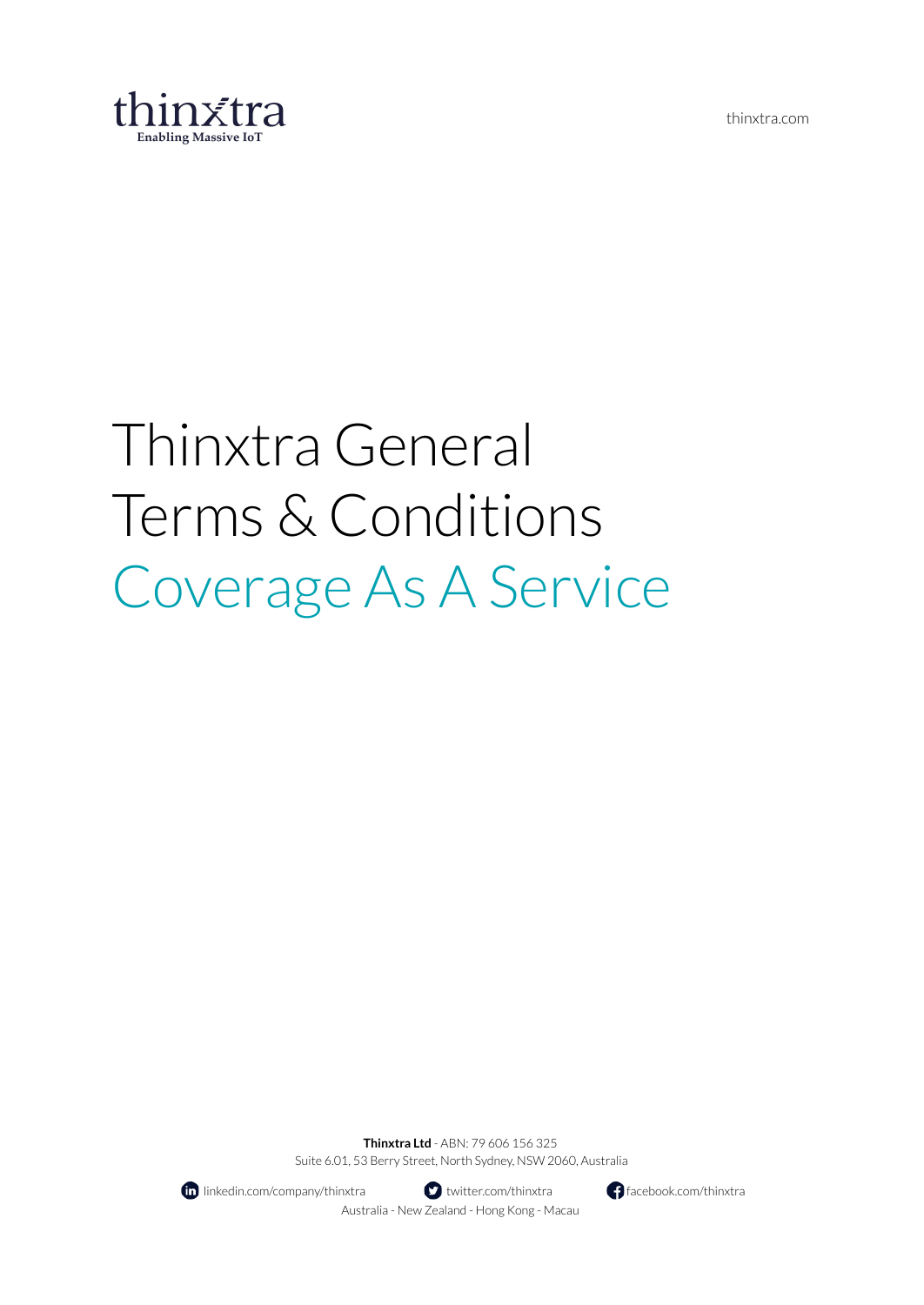

# Table of Contents

| Purpose                          | $\overline{2}$   |
|----------------------------------|------------------|
| Definitions                      | $\boldsymbol{2}$ |
| Use and Compliance               | 3                |
| <b>Risk</b>                      | $\sqrt{3}$       |
| <b>Agreement Term</b>            | $\overline{4}$   |
| Maintenance And Repairs          | $\overline{4}$   |
| Power                            | $\overline{4}$   |
| Backhaul - Internet Connectivity | 5                |
| Termination                      | 5                |
| Return of Thinxtra Equipment     | 5                |
| Payments under the Agreement     | 6                |
| Thinxtra Equipment               | 6                |
| Connectivity                     | $\overline{7}$   |
| Sublease and Resell of Equipment | $\overline{7}$   |
| <b>Safety Requirements</b>       | $\overline{7}$   |
| Indemnity and Insurance          | $\overline{7}$   |
| Limitation of Liability          | $\overline{7}$   |
| <b>Notices</b>                   | 8                |
| <b>General Provisions</b>        | 8                |
|                                  |                  |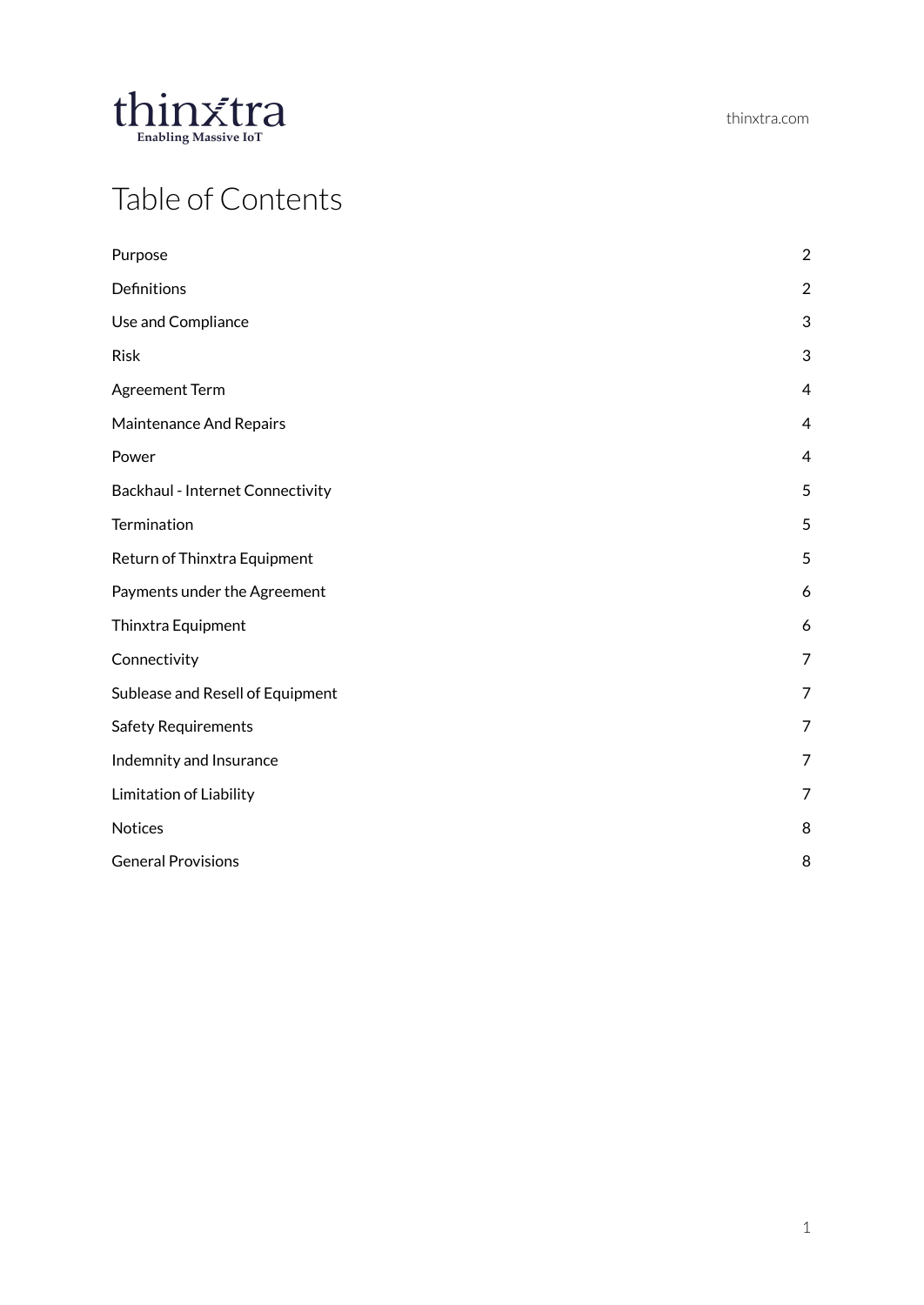

# <span id="page-2-0"></span>1 Purpose

The purpose of the Agreement is to set out the terms and conditions on which Thinxtra provides the Sigfox Network Coverage using Thinxtra Equipment to Customer.

# <span id="page-2-1"></span>2 Definitions

In this Agreement, the following terms, used both in the singular or plural forms, shall have the following meaning:

- 1) "Agreement" means the agreement between Thinxtra and Customer comprising these terms and conditions and the User Quotation.
- 2) "Best Industry Practice" means, in relation to any activity or service, the practice or standard for that type of activity or service (in terms of quality, productivity, effectiveness and performance) that would reasonably be expected of a diligent and skilful information and communications technology service provider performing a comparable activity or service and, in relation to the Services to be provided to Customer by Thinxtra under this Agreement.
- 3) "Certified" means "Modules Ready & Devices Certified" certification has been issued by a Sigfox authorised entity in respect of a device, attesting compliance with all technical criteria necessary for connecting such device to the Sigfox network.
- 4) **"Commencement Date"** means the date the purchase order for the Equipment is placed by the Customer or the date payment of set up fees is received, whichever is later.
- 5) "Coverage Map" means the Sigfox Network map available at www.sigfox.com/coverage.
- 6) "Customer" means a person, incorporated entity, company, trust, cooperative or similar who leases Equipment directly from Thinxtra.
- 7) "Delivery Fee" means the fee for delivery of Thinxtra Equipment to the Location as set out in the User Quotation.
- 8) "Initial Equipment Term" means the initial minimum 3 month term of the agreement starting from the day of dispatch.
- 9) **"Extended Equipment Term"** means the leasing term after Initial Equipment Term which shall not exceed 33 months from the end of the Initial Equipment Term.
- 10) "Gateway" means equipment used to provide Sigfox Network coverage.
- 11) "Location" means the location specified by the Customer and set out in the User Quotation or as notified to Thinxtra as set out in this Agreement.
- 12) "Monthly Fee" means the monthly lease fee charged by Thinxtra and set out in the User Quotation.
- 13) "Set Up Fee" means the fee charged by Thinxtra for the set up and installation of the Equipment at the Customer's designated Location as set out in the User Quotation.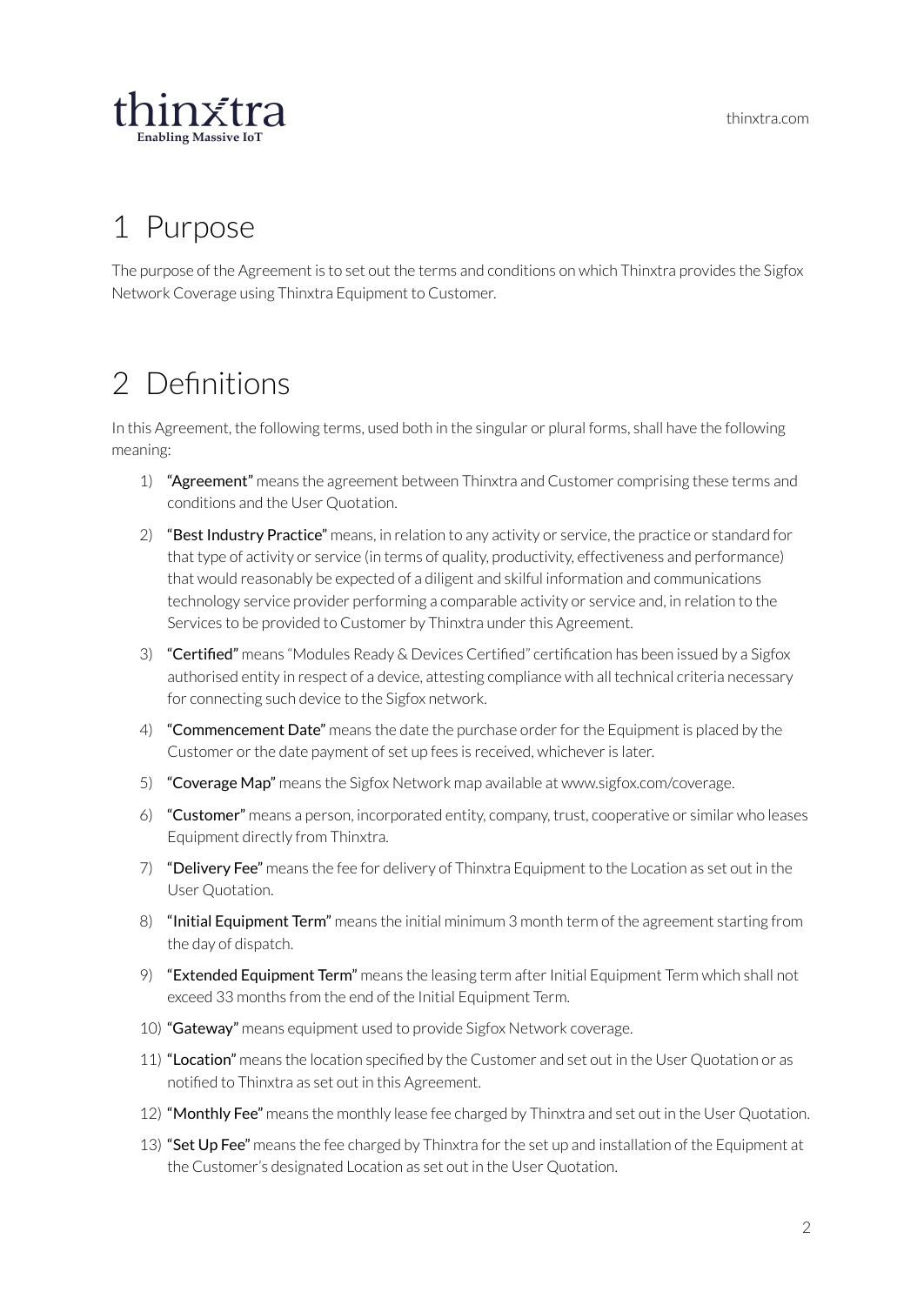

- 14) "Sigfox" means Sigfox S.A. incorporated in Labege, France.
- 15) "Sigfox Network" means the low-throughput cellular network and associated architecture deployed by Thinxtra and based on Sigfox Technology (using ultra-narrow band).
- 16) "Thinxtra" means Thinxtra Solutions Pty Ltd with ABN 18 612 804 547.
- 17) "Thinxtra Equipment" or "Equipment" means a gateway and associated equipment listed in the User Quotation and also at support.sigfox.com/products/#micro.
- 18) "User Quotation" means the quotation document provided to the Customer.

#### <span id="page-3-0"></span>3 Use and Compliance

- 1) Use
	- a) Customers shall use the Thinxtra Equipment only at the Location. The Customer must notify Thinxtra of any change in Location within 5 business days of such a change.
	- b) The Customer shall pay the Set Up Fee, Delivery Fee and Monthly Lease Fee of the Equipment.
	- c) Customer's use of the Thinxtra Equipment shall be limited to the transmission and reception of telecommunications from Sigfox Certified devices in accordance with Best Industry Practice.
- 2) Compliance
	- a) Customer shall at its expense obtain all necessary leases, construction permits, property permits, and any other necessary approvals, for the installation and operation of the Thinxtra Equipment at the location.
	- b) Thinxtra warrants that the Thinxtra Equipment is compliant with applicable Australian telecommunications and radio regulations for use in Australia.

#### <span id="page-3-1"></span>4 Risk

- 1) The operation of Thinxtra Equipment is entirely at Customer's own risk, and Customer shall be responsible for loss and damage to the Thinxtra Equipment and shall reimburse Thinxtra for any loss or damage to Thinxtra Equipment.
- 2) Thinxtra shall own and hold title to the Thinxtra Equipment at all times. This agreement only confers the right for Customer to use the Thinxtra Equipment under lease and in no way gives the Customer title or a financial interest in the Thinxtra Equipment.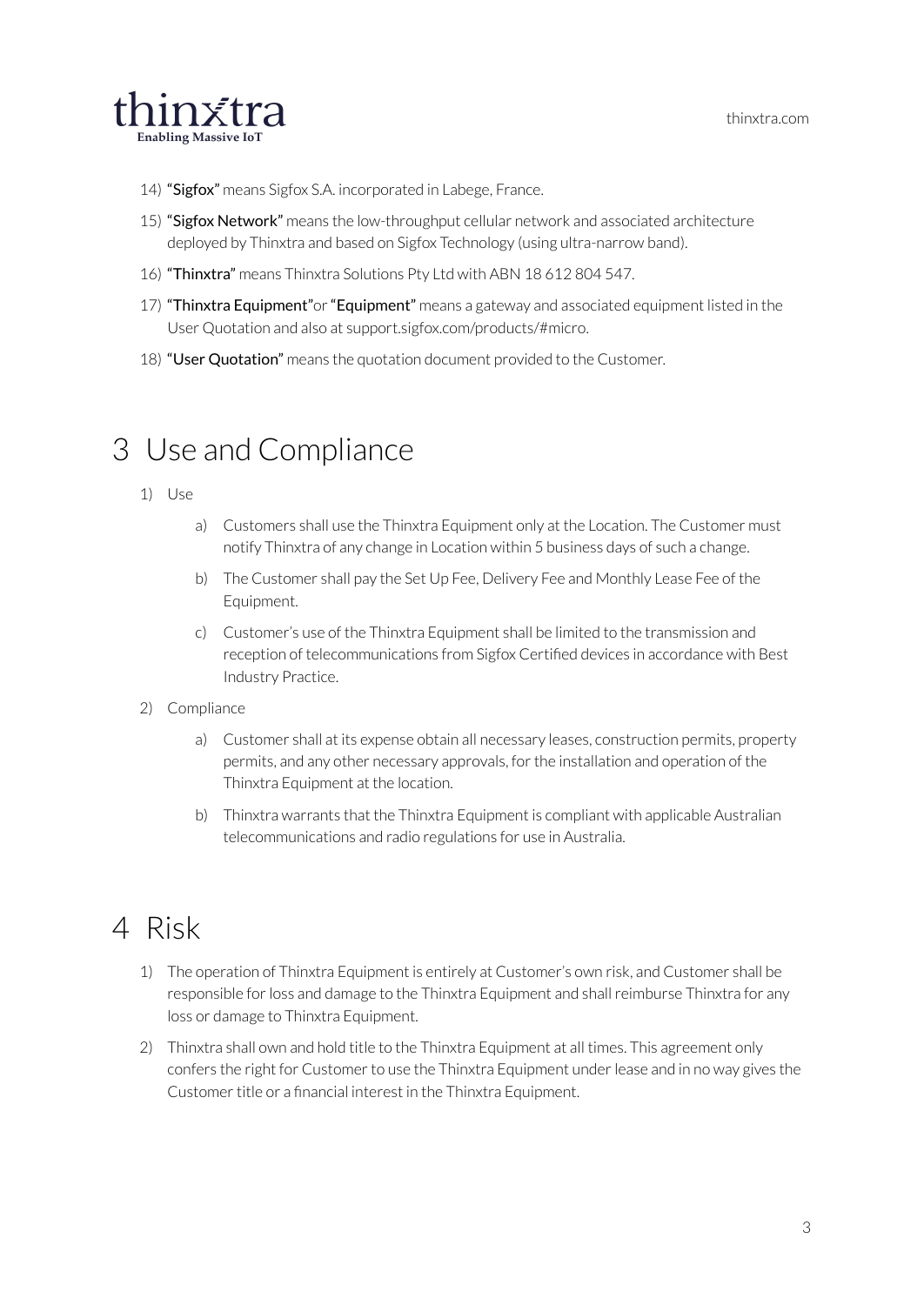

# <span id="page-4-0"></span>5 Agreement Term

- 1) This Agreement shall commence on the Commencement Date forthe Initial Equipment Term.
- 2) At the expiry of the Initial Equipment Term, the Agreement shall automatically rollover to the Extended Equipment Term which shall continue until either party terminates the Agreement orthe Extended Equipment Term expires.
- 3) Upon expiry of the Extended Equipment Term, the parties may agree to enterinto a new Agreement and negotiate new terms.

# <span id="page-4-1"></span>6 Maintenance And Repairs

- 1) Thinxtra provides the Equipment in ready to be used (plug-and-play and commissioned) state, with its user guide, and a support account associated with the owner's email address is also provided to enable support account.
- 2) Thinxtra provides the Customer with a Sigfox backend account access where the Customer can check the status of the Equipment and run some diagnostics.
- 3) Thinxtra warrants the Thinxtra Equipment to be in good working orderforthe duration of the Equipment Term.
- 4) In the event of equipment failure Thinxtra shall make every effort to promptly resolve the failure through equipment repair or suitable fault finding activities working with the Customer. Should equipment repair be deemed by Thinxtra to be unsuitable, Thinxtra may offer to replace equipment by means of shipment to a suitable premise owned by the Customer or other reasonable location agreed by both parties for on-shipment to the site where the equipment is required. It is the Customer's responsibility to attend to site if on-premises troubleshooting needs to be done.

# <span id="page-4-2"></span>7 Power

- 1) Provision and payment of power required for the functioning of the Thinxtra equipment remains the responsibility of the Customer.
- 2) The Customer shall provide power connection to the Thinxtra Equipment and must use its best endeavours to ensure that the power is in working order. In the event of a power outage, the Customer must take action to restore power to the Thinxtra Equipment so that it causes as little interruption to the Customer as possible. The Customerindemnifies Thinxtra for any loss or damage sustained as a result of events in connection with provision of powerto the Thinxtra Equipment.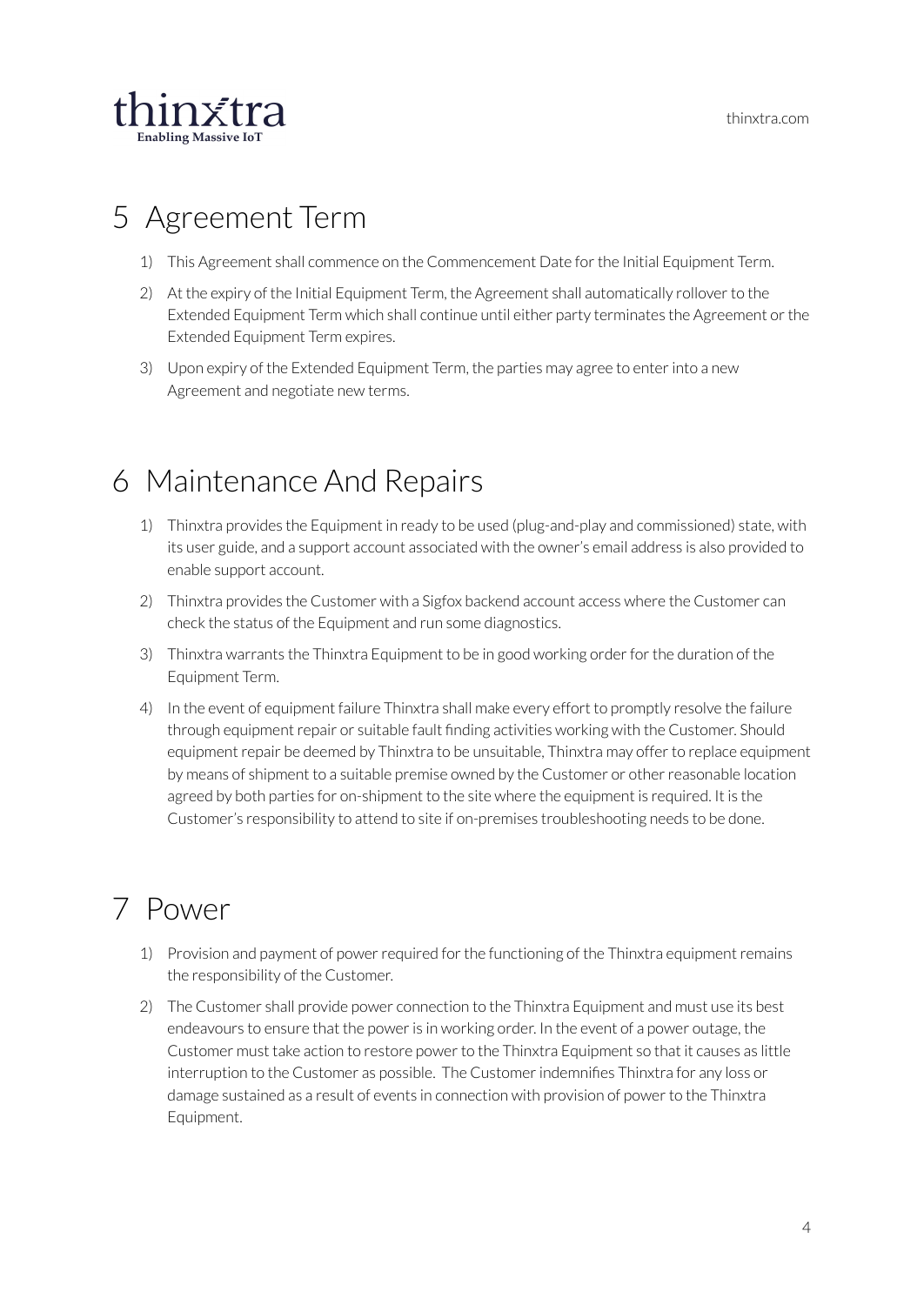

### <span id="page-5-0"></span>8 Backhaul - Internet Connectivity

- 1) If Ethernet data connection to the Thinxtra Equipment is provided by the Customer, the Customer will use reasonable endeavours to ensure that the data connection is maintained in working order.
- 2) If Customer has leased Thinxtra backhaul connectivity, it is for the purposes of providing data connectivity to Thinxtra equipment only. The backhaul has a limited monthly data quota, and the Customer will be required to pay the excess fees if any excess usage occurs due to the misuse of the backhaul.

# <span id="page-5-1"></span>9 Termination

This Agreement may be terminated only as follows:

- 1) By Thinxtra upon ten (10) days prior written notice if Customeris in arrears for payments of more than 1 month;
- 2) By either party by written notice in the case of a material breach committed by the other party which fails to be remedied within 14 days of notification of such breach by the other party;
- 3) Termination for convenience. Subject to this clause, afterthe Initial Equipment Term, Customer may at its absolute discretion terminate this Agreement by providing Thinxtra with thirty days (30) written notice.

# <span id="page-5-2"></span>10 Return of Thinxtra Equipment

- 1) Upon termination of the Agreement, Customer must at its cost deliver to Thinxtra the Thinxtra Equipment within 20 working days.
- 2) Holdover

If Customer shall remain in possession of the Thinxtra Equipment thirty (30) days after the termination date, such possession shall entitle Thinxtra at its discretion to:

- a) Invoice the Customer further monthly fees at the rate of the month preceding the expiration of the term, or
- b) Deem the Thinxtra Equipment not duly returned to have been lost, and the Customer shall then be liable to pay to Thinxtra the replacement value of any items of Thinxtra Equipment deemed lost.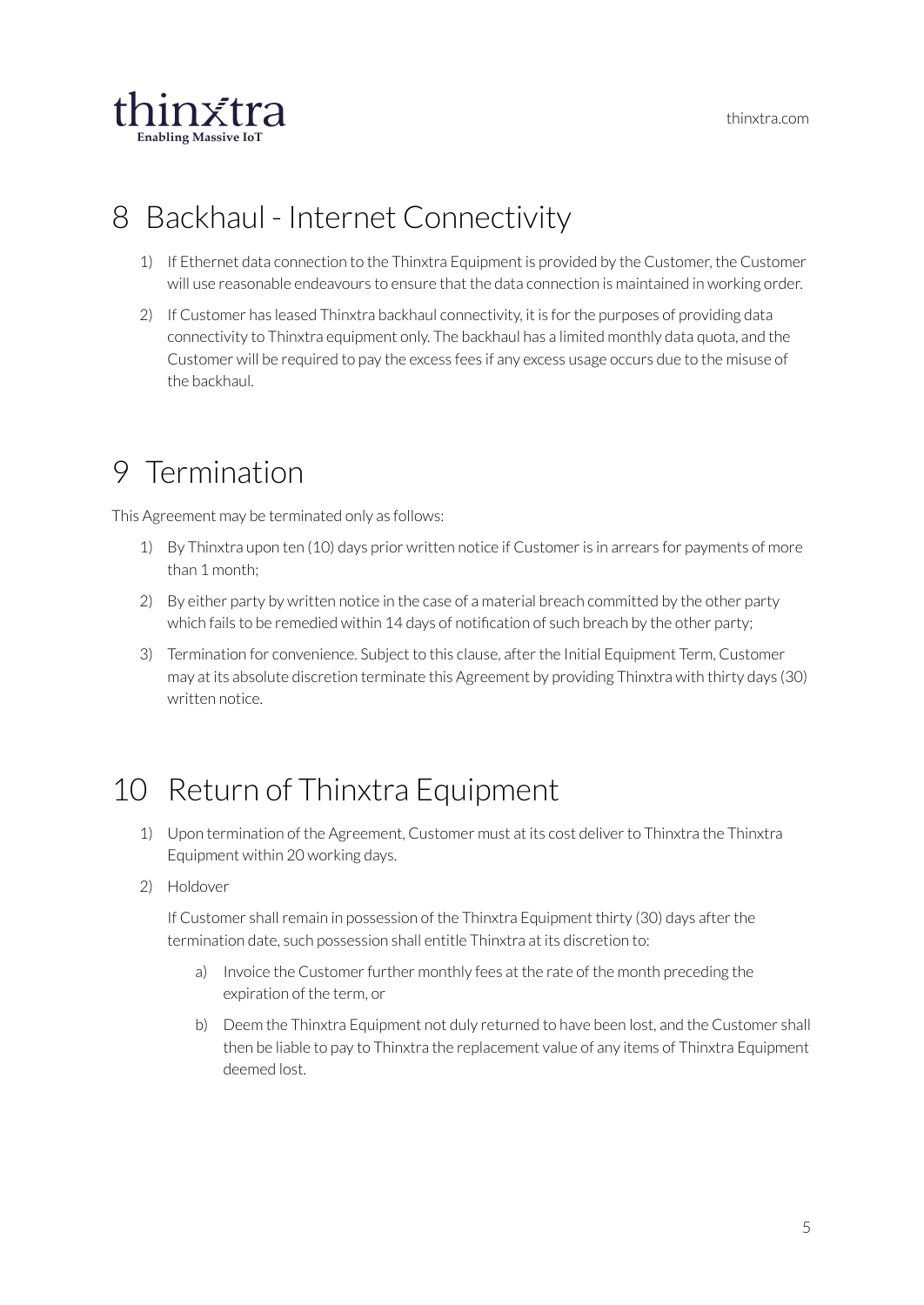

#### <span id="page-6-0"></span>11 Payments under the Agreement

- 1) Payments shall be made as set out in user quotation
- 2) Upfront Fees

The Customer shall pay Thinxtra at time of invoice the following fees:

- a) Setup Fee
- b) Delivery fee
- 3) Ongoing Fees
	- a) Customer shall be invoiced a monthly fee on the first day of each calendar month forthe previous month's fees.
	- b) If an Equipment Term commences on other than the first day of a month, fees shall be prorated daily, forthat first month from the date of dispatch of the Equipment Term to the end of the month.
	- $c)$  If an Equipment Term is terminated on a day other than on the last day of a month, customer will still be liable to pay until the last day of the month.

#### <span id="page-6-1"></span>12 Thinxtra Equipment

- 1) Setup and Installation
	- a) Customer shall install the Thinxtra Equipment in accordance with the appropriate user guide provided by Thinxtra.
	- b) The Thinxtra Equipment operates in the ISM Band 920-923MHz. Is it advised not to have equipment emitting in the ISM band too close to the Equipment It's customer's responsibility to avoid this interference and Thinxtra may request relocation if there is any interference detected.
- 2) Non-exclusive Use
	- a) The coverage provided by the Equipment is not a private network and it becomes part of the global Sigfox Network once online.
	- b) The coverage provided by the Equipment will not be declared and visible in any public coverage map.
	- c) The estimated coverage of the Sigfox Network does not constitute a commitment of effective coverage, nor a warranty, guarantee, representation of any kind in relation to the availability or quality of the Sigfox Network.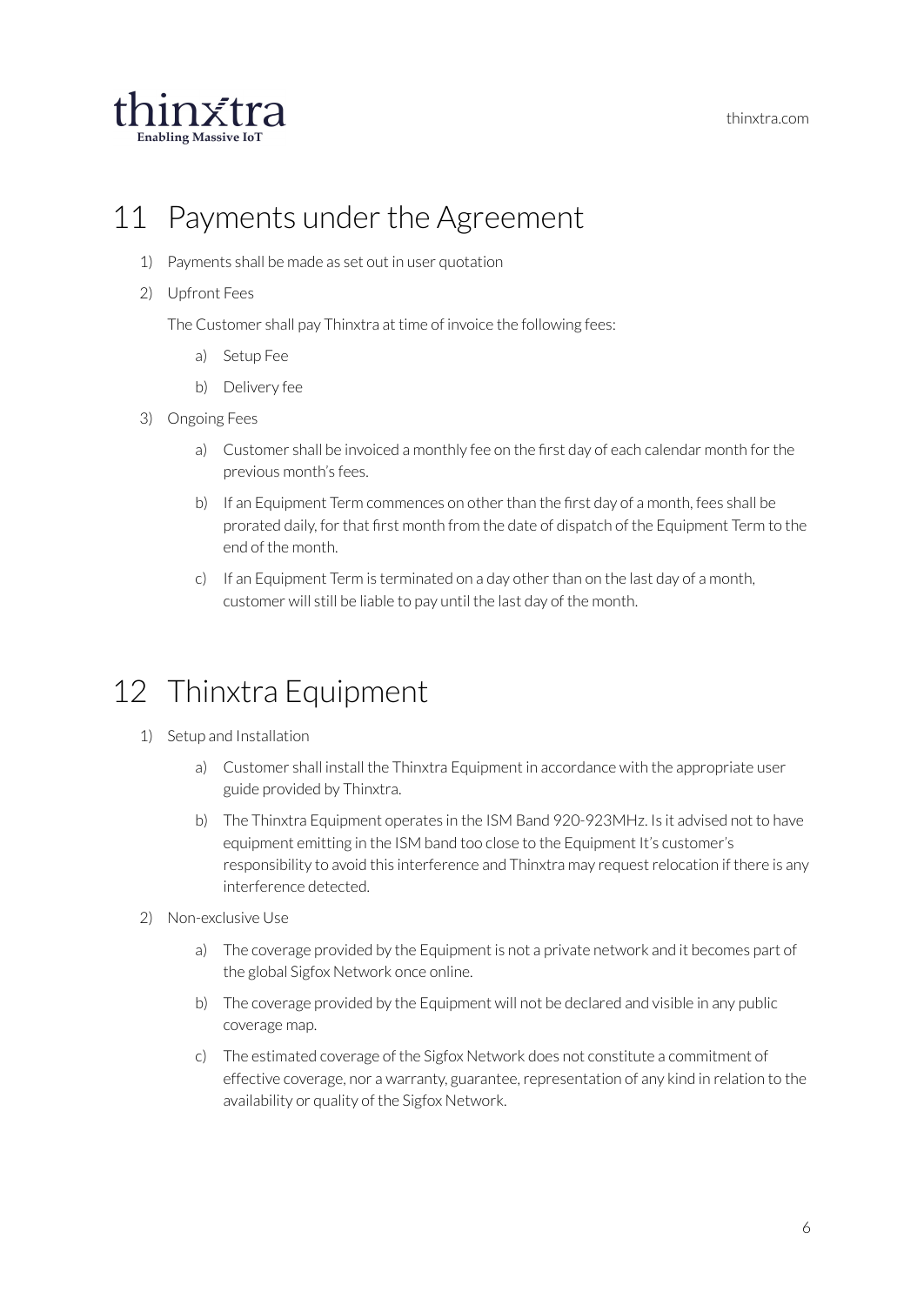

# <span id="page-7-0"></span>13 Connectivity

Unless otherwise agreed in writing all connectivity of Sigfox devices is subject to the standard terms and conditions for connectivity.

# <span id="page-7-1"></span>14 Sublease and Resell of Equipment

- 1) Customer is not allowed to resell the Equipment to any other third party
- 2) Customer can only Sub-lease the Thinxtra Equipment with the consent of Thinxtra.

# <span id="page-7-2"></span>15 Safety Requirements

The Thinxtra Equipment shall be installed, maintained, repaired, adjusted, and upgraded in accordance with the current provisions of the Australian Safety codes.

# <span id="page-7-3"></span>16 Indemnity and Insurance

Customer's Indemnity. Customer shall defend and indemnify Thinxtra against claims, demands, liability, judgments, awards, fines, losses, damages, expenses, charges or costs of any kind or character arising either directly or indirectly from any act, error, or omission or negligence of Customer or its contractors, licensees, agents, volunteers, servants or employees. Customer shall have no obligation, however, to defend orindemnify Thinxtra from a Claim if it is determined by a court of competent jurisdiction that such Claim was caused by the sole negligence or wilful misconduct of Thinxtra.

# <span id="page-7-4"></span>17 Limitation of Liability

In no event shall Thinxtra be liable to Customer for any lost or prospective profits or any other special, punitive, exemplary, consequential, incidental or indirect losses or damages (in tort, contract or otherwise) under or in respect of this Agreement or for any failure of performance related hereto howsoever caused, whether or not arising from Thinxtra's sole, joint or concurrent negligence.